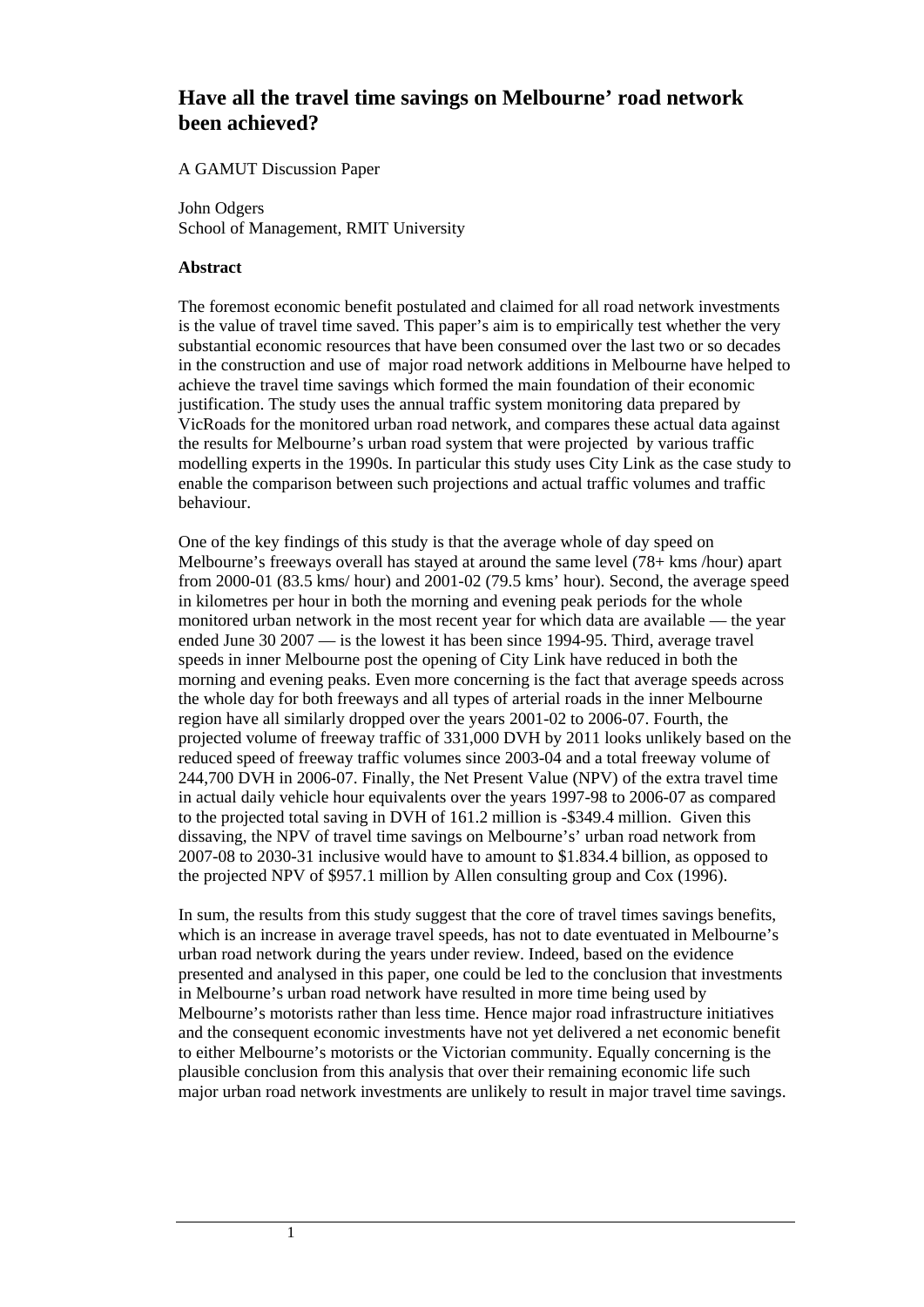## **Introduction**

'We might ask whether researchers have in fact been able to measure the travel time savings expected to be associated with infrastructure investment, such as a new or widened road that has been built with the intention of generating such savings. When I searched the literature – specialist books, journals and data bases – I was very surprised to draw a blank' (Metz, 2008, p. 30)

David Metz was chief scientist to the UK Department of Transport and is now visiting professor of transport studies at University College London. The total kilometres of road that comprise the urban road network of Melbourne has increased substantially over the last fifteen or so years. This paper takes up Metz's challenge. Its aim is to shed some empirical light on whether the enormous economic resources that have been consumed in the construction and use of these major road network additions have achieved the travel time savings which formed the main foundation of their economic justification.

The substance of this paper comprises the following sections:

- Overview of Melbourne's urban road network;
- Projections and economic justifications for major network projects;
- Comparison and analysis of projected performance against actual performance;
- Conclusions.

### **Overview of Melbourne's urban road network**

Melbourne's urban road network is extensive and constantly being modified and expanded. Its major elements are managed for the Victorian government by VicRoads. Its extent as at June 2007 is shown in Figure 1.

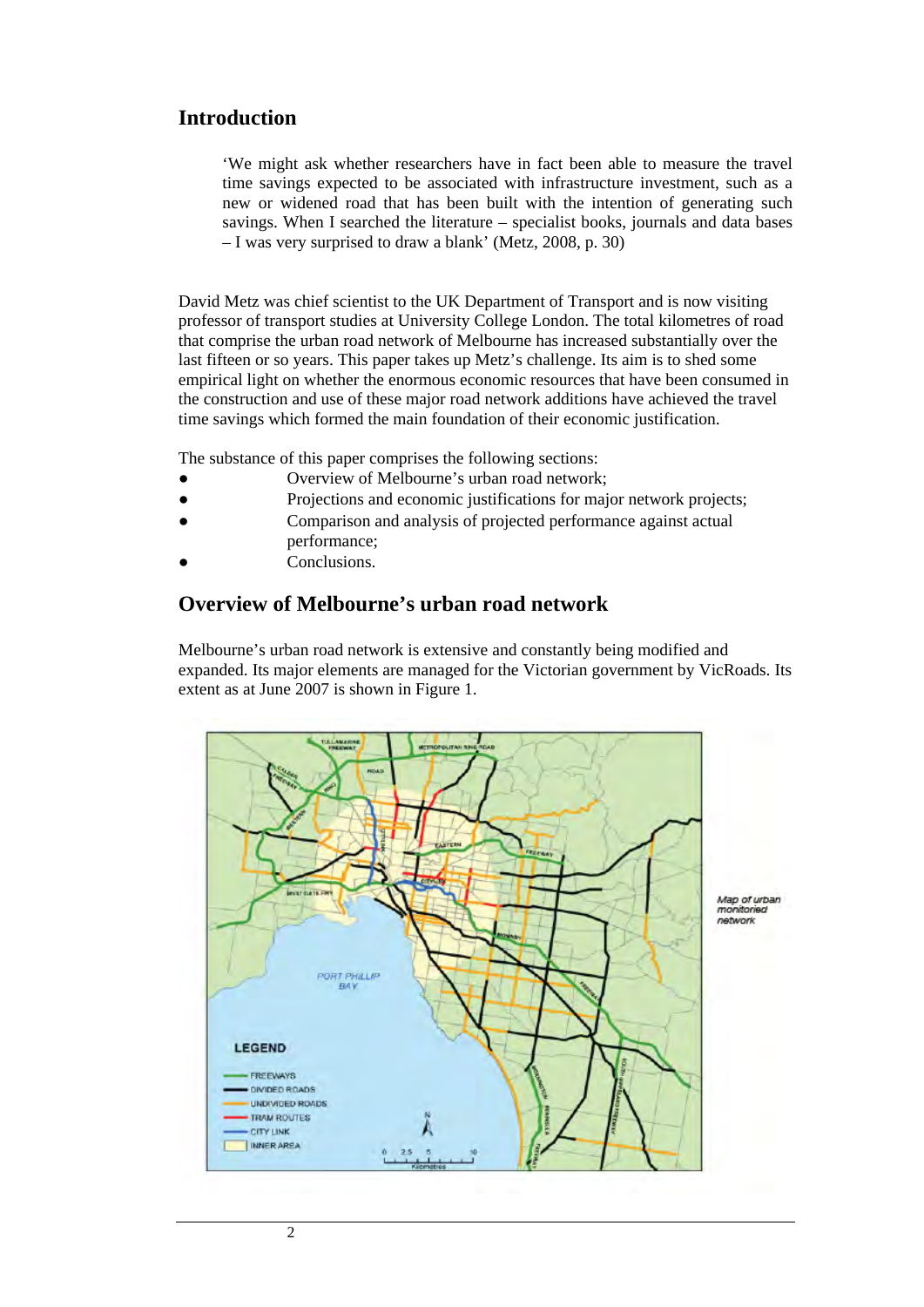Figure 1 Melbourne's Urban Monitored Road Network (Source: VicRoads, 2008, Traffic System Performance Monitoring 2006-07, p. 11)

VicRoads classifies the metropolitan road network in two main ways: first by distinguishing between freeways and arterials, and also by type of arterial (divided, undivided, with or without tram lines), second by distinguishing between inner and outer areas.

Melbourne is served by a number of freeways. The first section of Melbourne's first freeway system — the South Eastern Freeway — was opened in 1962 (Lay and Daley, 2002, page 261). In 1965 the Victorian State Government announced a ten-year program of freeway building (Melbourne Transportation Committee, undated). The 1969 Melbourne Transport Plan further developed this plan; it recommended some 510km of freeway for metropolitan Melbourne as its ultimate solution (Lay, 2003). Following strong community and local government protest, the Premier of the day, Rupert Hamer cancelled some of the proposed inner city freeways and their road reservations (the F1, F6, F9 and F18 which were included in the 1954 MMBW Plan, and later the F2 along Merri Creek, see Lay, 2003, p. 202). Lay comments:

In hindsight, the plan was unacceptable in terms of cost (it would have meant a trebling of the then-current expenditure rate on freeways), its effect on the environment and the urban form, and its general inappropriateness for a city like Melbourne that already had a good arterial road system'.(ibid. p.200)

Figure 7.3 of the plan shows a grid of inner city freeways that would have destroyed much of the ring of inner suburbs from Carlton clockwise to South Richmond (ibid. p. 201).

Construction work on both the Lower Yarra Freeway (now known as the West Gate freeway) and the Tullamarine Freeway started in the late 1960s. The Lower Yarra Freeway opened in April 1971 (Laybutt, undated). Work on the Eastern freeway started soon afterwards. Its first phase was characterised at times by strong local community opposition. Phase 1 of the Eastern freeway opened to traffic in December 1977 (Laybutt (b), undated).

At the end of the 1980s, however, none of Melbourne's freeways were directly connected. To partly overcome this, construction of Melbourne's outer ring road began in 1989, with work on its first section —the Western Ring Road — being completed in 1999. This section costs a total of \$631 million, \$555 million of which was provided by the Federal government (VicRoads, nd).

The Victorian government in 1994 released a paper setting out a strategy for enhancing Melbourne's urban road network. One of its key recommendations was a major expansion of Melbourne's freeway system by substantial traffic capacity additions to both the existing Tullamarine freeway and the South Eastern Arterial, and by 'developing freeway standard links between the South Eastern arterial, the West Gate freeway and the Tullamarine Freeway (Transurban City Link Limited, 1996, p. 13)'. Collectively this new freeway-linking project was named City Link. It is a Build-Own-Operate-Transfer (BOOT) type of freeway initiative, incorporating fully electronic, user-pays tolling. The total expenditure on City Link's construction over the years 1995-96 to 1999-2000 was valued in 1993 dollars at \$1.5 billion (ACG and Cox, 1996: p. 3). Of this amount, the Victorian government contributed around \$230 million. In current dollar terms the actual pre-opening expenditure was in excess of \$1.8 billion. City Link was fully opened to traffic in December 2000. Ownership of City Link transfers to the Victorian Government at the end of the thirty four year Concession Deed period in 2034. In July 2007 the Calder-Tullamarine interchange project, the aim of which was to reduce congestion at the intersection of the Calder and Tullamarine freeways, was opened. Its construction cost was \$150 million.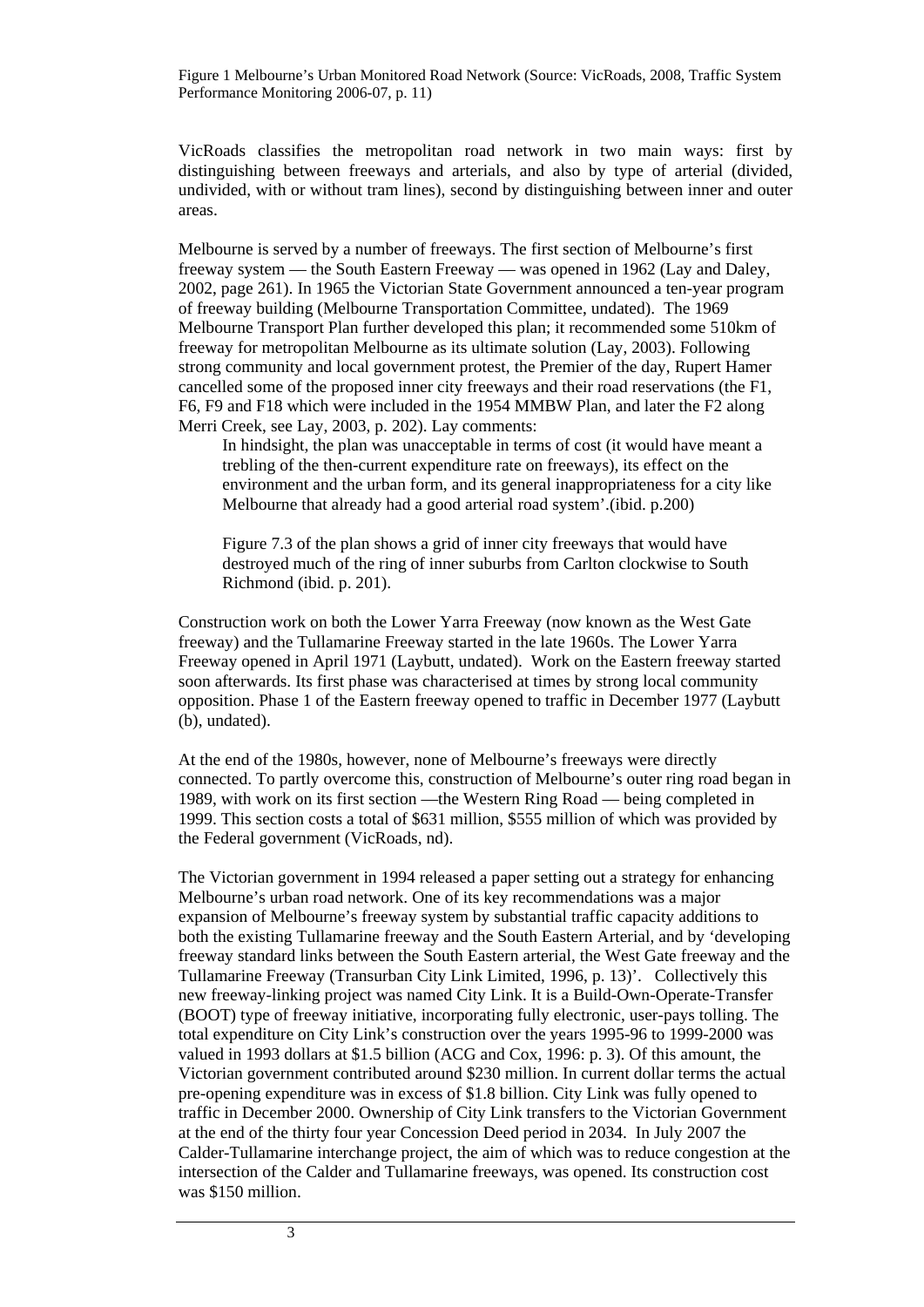In May 2002 construction of the Craigieburn Bypass, linking the Hume Freeway near at Craigieburn, to the Metropolitan Ring Road at Thomastown commenced. The completed Bypass was open to traffic in December 2005. The bypass cost \$305 million and was funded by the Australian government (VicRoads, 2006, p.46)

In May 2006 the Government announced a major freeway project to widen the section of toll road south of the CBD between the Westgate Bridge and the Monash freeway The Monash-City Link-West Gate upgrade is 'a key project and will improve traffic flow and safety along Melbourne's busiest freeway corridor (VicRoads 2007-08 p. 5)'. . This project termed the Monash –Westgate corridor or the M1 project was budgeted in 2006 at \$1 billion (DOI, 2006). The project is funded by the Victorian Government and Transurban for CityLink works (VicRoads 2007-08 p. 35). By the end of fiscal year 2007-08 the total cost of this initiative was revised upward to a new figure of \$1.4 billon (VicRoads 2007-08 p. 35). At around the same time funding of \$331 million was secured from the Victorian and Australian governments for the Deer Park By Pass aimed at providing a link between the Western ring Road and the Western freeway (VicRoads 2007-08 p. 36). This project is expected to be complete in mid 2009 VicRoads 2007-08 p. 36)..

Yet another very large freeway project undertaken in Victoria is the East Link freeway initiative. East Link, formerly known as the Mitcham-Frankston (or Scoresby) Freeway, is Melbourne's second fully-electronic tollway, comprising about 39kms of freewaystandard road connecting the city's eastern and south-eastern suburbs. Construction of it began in March 2005 and the freeway was opened for traffic at the end of June 2008. Total construction costs for East Link were \$2.5 billion (Department of Transport, 2008). The private sector organisation, ConnectEast was chosen by the state government to 'finance, design, construct and operate East Link. The contract was for a period of approximately 39 years (the Allen Consulting Group., 2006). The cost benefit analysis claims that the great majority (87.5%) of East Link's total economic benefits of \$12.9 billion would derive from the value of travel time savings (ACG, 2006). Ownership of the East Link freeway transfers to the Victorian Government at the end of the Concession Deed period in 2043.

In 2008, the Victorian government released a new transport vision and long-term plan for Victoria. One of its key projects is the construction of a new tunnel 'which will relieve Melbourne's dependence and reduce traffic congestion on the West Gate Bridge' at a cost of more than \$2.5 billion .This plan also signalled its intention to 'start the Peninsula Link – a 25 kilometre four-lane connection between EastLink at Carrum Downs and Mount Martha – next year in partnership with the Commonwealth'. Additionally, the Victorian government proposed completing the 'missing link' between the Metropolitan Ring Road and the Eastern Freeway at Bulleen (*The Victorian Transport Plan*, 2008). The cost of this project is stated as 'more than \$6 billion'. A third major road project announced in this 2008 transport plan is the 'truck action plan' aimed at removing trucks from residential areas and improving freight access to the Port of Melbourne. Stage 1 of this plan 'will cost \$380 million. Collectively the cost of these three new road transport components of this ambitious transport plan amounts to in excess of \$9.25 billion out of a total investment of \$38 billion 'to significantly increase the capacity of our transport network with more services, more often, to more places (*The Victorian Transport Plan*, 2008, p.3)..'

Given the magnitude of both the historical costs of additions to Melbourne's urban road network and the just mentioned major new investment plans, it seems both timely and highly appropriate to compare the projected economic benefits of such major infrastructure investments with the actual results achieved over the last fifteen or so years. The next two sections of this paper aim to do just that by using the City Link motorway system as a case study.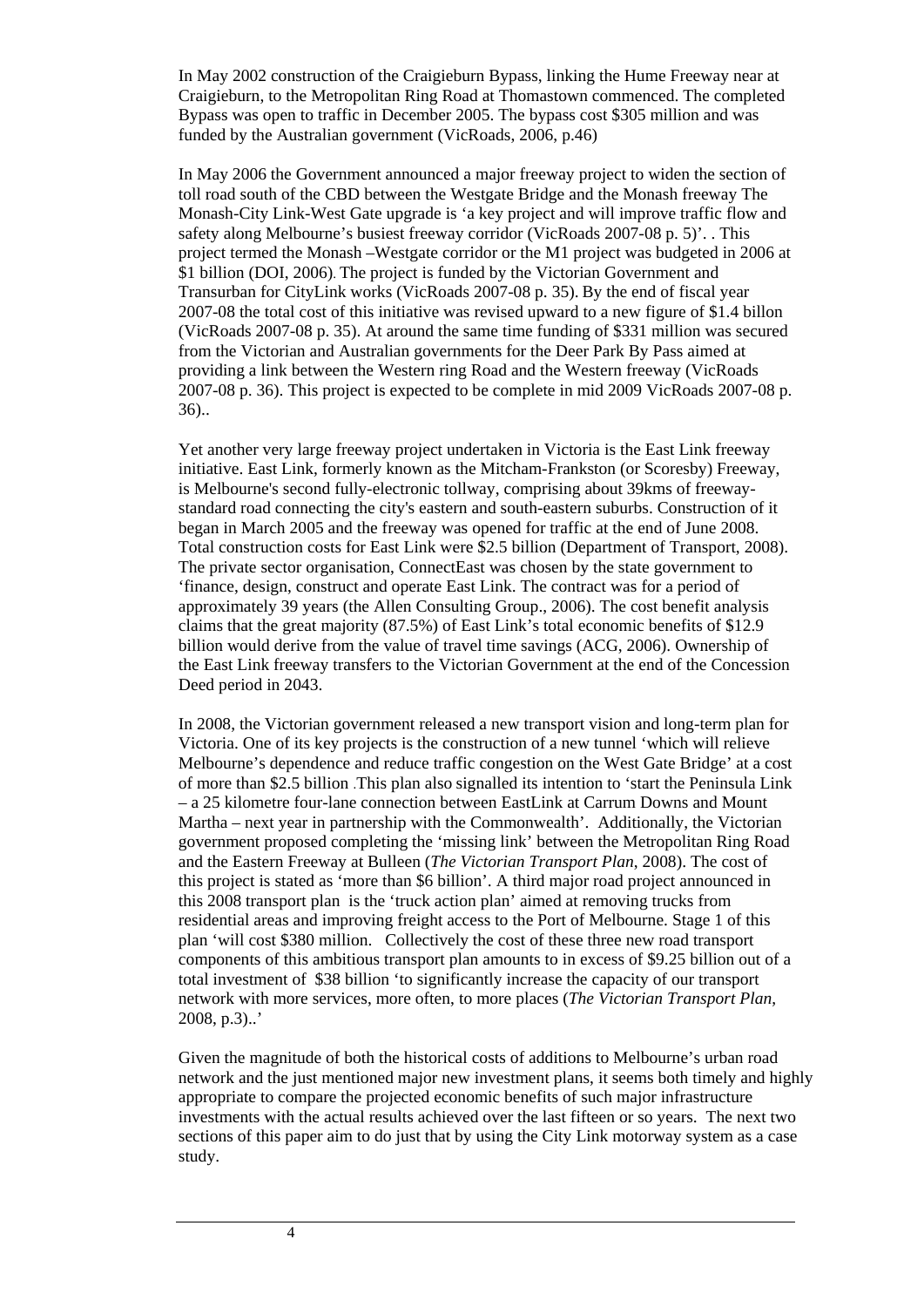# **Projections and economic justifications for major network projects**

The Victorian government in the early 1990s commissioned two separate road network traffic models for the whole of Melbourne's major road networks: one by VicRoads, the other by Veitch Lister. The objective of both network models was to compute the future traffic volumes under two contrasting circumstances: namely (i) the Base Case in which no change to the major road network occurs within a specified time horizon, and (ii) the Project case in which a new road project is funded, constructed and opened for use.

The results of both of these road network traffic studies were quite similar as shown in table 2. The simple average project case of vehicle hours of travel per day in 2001 is 1,928,400; the simple average projected savings in daily vehicle hours in 35,800; by inference, the simple average base case daily vehicle hours is 1,964,200 (i.e. 1,928,000 plus 35800).

The Victorian government consequently commissioned two economic analysis studies of the potential costs and benefits of City Link's construction and operation. Both were conducted by The Allen Consulting Group and Cox. The Allen Consulting Group will hereafter be referred to as ACG.

| Outcome type                                | Veitch Lister VicRoads |         |
|---------------------------------------------|------------------------|---------|
| Change in vehicle kilometres of travel if   | 0.14                   | 0.35    |
| project case were implemented (million kms  |                        |         |
| per day)                                    |                        |         |
| Vehicle hours travel per day (000 VHT)      | 1927.6                 | 1930.2  |
| Change in vehicle hours of travel/day (base | $-31.8$                | $-37.9$ |
| case-project case) (000 VHT)                |                        |         |
| Average travel speed urban network whole    | 44.9                   | 43.8    |
| day (project case) (km/h)                   |                        |         |
| Change in average travel speed (Project)    | 11                     | 10      |
| case-base case) (km/h)                      |                        |         |

Table 2: Comparison between project case forecast outcomes and base case for year 2001 Source: Extracted from ACG and Cox, 1995, Table 2.6, p. 19.

In both these cost-benefit studies, five types of economic savings were proposed and valued: travel time savings, reduced vehicle operating costs, accident cost savings, fleet mix savings, and off-road benefits. Of these five types of savings, travel time savings are by far the largest, representing 63% of the total forecast future value of all benefits accruing over the 36 years ending June 2031 (ACG and Cox, 1996: table 2.5, p. 14). The stated assumption is that such travel time benefits will be 'gained from the freer and faster flow of traffic in Melbourne' should City Link be constructed and subsequently used (ACG and Cox, 1996: 9). In particular, City Link 'will have a dramatic effect on the efficiency of travel movements within the central core of Melbourne' (ACG and Cox, 1995: 4).

The 1996 benefit-cost study of City Link presents a comparative forecast drawn on the modelling by Veitch Lister Pty Ltd for use by the Melbourne City Link Authority (MCLA) in evaluating the project tenders for City Link (ACG and Cox, 1995: 17). It is presented here as table 3. It is important to note that the projections set down in table 3 are made on the basis that Transurban had actually been awarded the BOOT tender and that 'a number of other projects are deemed to have been completed by 2011 (e.g. the F2 freeway, the Scoresby Freeway – now East Link, and the Mornington Peninsula Freeway (ACG and Cox, 1996: 2). The two latter have now been completed.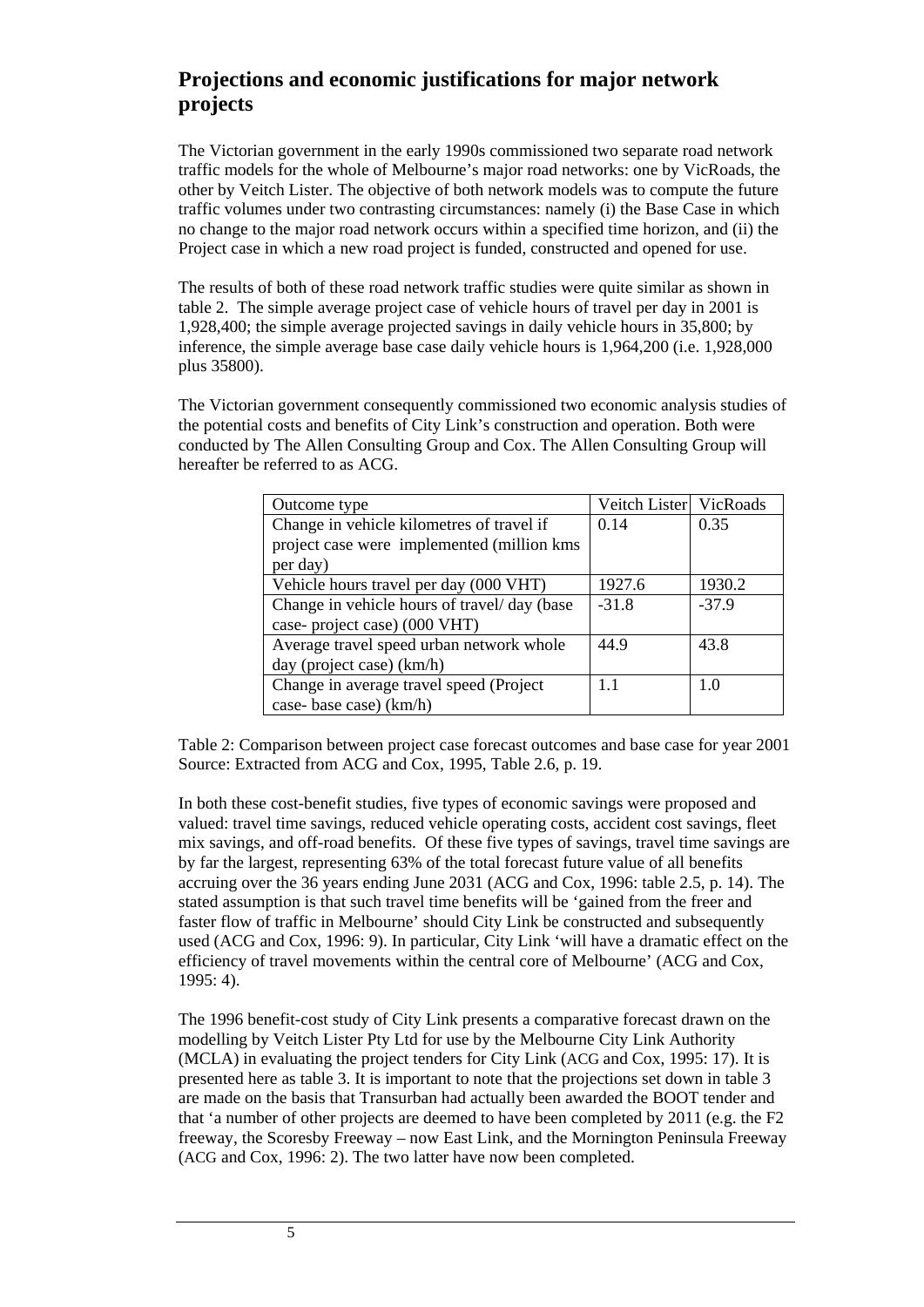| Road     | Vehicle type             | Base case              | Project case:          | CL minus   |
|----------|--------------------------|------------------------|------------------------|------------|
| type     |                          | :City Link             | City Link              | base case: |
|          |                          | not built              | built                  | (000s      |
|          |                          | $(000s \text{ daily})$ | $(000s \text{ daily})$ | daily      |
|          |                          | vehicle                | vehicle                | vehicle    |
|          |                          | hours)                 | hours)                 | hours)     |
| Freeways | Private                  | 229,000                | 236,000                | 7,000      |
|          | Commercial               |                        |                        |            |
|          |                          | 97,000                 | 95,000                 | $-2,000$   |
|          | <b>Total Freeway DVH</b> | 326,000                | 331                    | 5          |
| Arterial | Private                  | 1348                   | 1320                   | $-28$      |
|          | Commercial               | 453                    | 446                    | $-7$       |
|          | Total arterial DVH       | 1801                   | 1766                   | $-35$      |
|          | <b>Grand total DVH</b>   | 2127                   | 2097                   | $-30$      |

Table 3:

Projected daily vehicle hour time savings from City Link: year 2011 (Source: ACG & Cox 1996, Table 2.1, p. 11estimates by Veitch Lister Pty Ltd for MCLA)

In sum, table 3 indicates that the construction of City Link was projected to reduce total daily vehicle hours (DVH) on Melbourne's urban road network by 30,000 hours — or around 1.4% — per day, as compared with the 'base case' if the freeway system were not expanded.

Mathematically, the specific value of three variables must be determined before daily vehicle hours (DVH) can be computed:

(i)number of trips per day (T)

(ii) average distance per trip (kms) (D); and

(iii)average speed per hour (kms/ hr). (S)

The product of variables (i) and (ii) equals vehicle kilometres travelled (VKT). VKT divided by speed per hour  $(S) = D V H$ 

These variables are now considered:

*Number of trips per day* 

The projected number of trips per day on either freeways or arterial roads is not explicitly stated. As noted in table 3 ACG and Cox (1996) contend that the total number of vehicular trips taken on Melbourne's freeways will increase by around 1.5%, presumably due to reduced freeway congestion resulting from a significant expansion of total freeway carrying capacity and a corresponding increase in the attractiveness of freeway travel to Melbourne's motorists. The reduction in total daily vehicle hours travelled on Melbourne's arterial roads of just under 2% detailed in Table 3 presumably is the result of both the just mentioned growth of trips per day on Melbourne's expanded freeways that in turn would reduce the number of trips per day on the arterial roads and thus enable faster average travel speeds overall. The only explicit comment offered in the 1996 costbenefit analysis of City Link was that annual growth in traffic volume is assumed to be 2 % per year (ACG and Cox, 1996:13).

#### *Average distance per trip*

The second variable determining daily vehicle hours is average distance per trip. Again, no specific data on this variable were disclosed in either cost-benefit study. One is probably entitled to assume, however, that the expansion of Melbourne's freeway system that the City Link project would provide would result in a reduction in distance per trip for motorists who moved from travelling on arterial roads to travelling on the expanded freeway network, since freeways are generally more direct in route than arterial roads.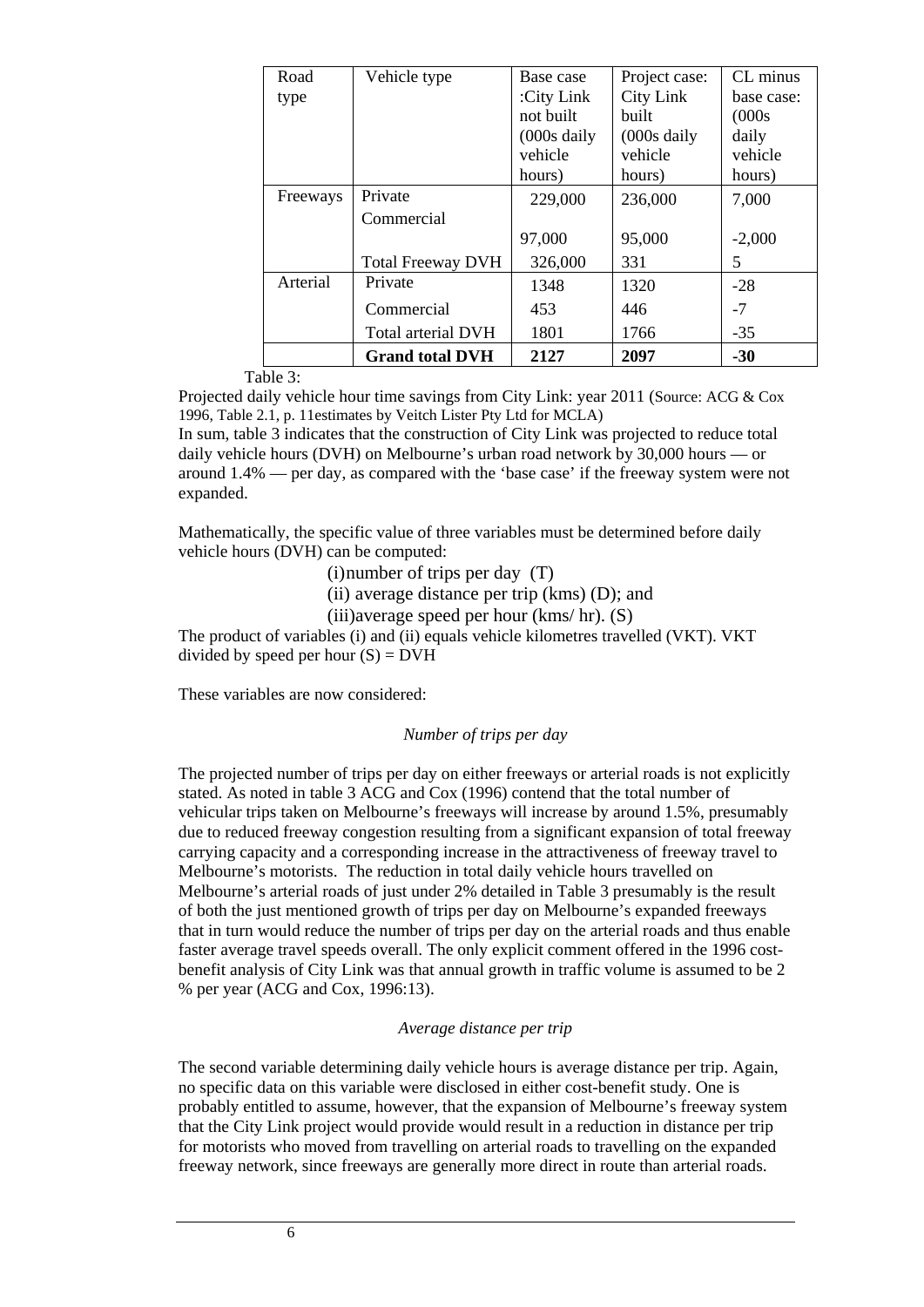#### *Average speed per trip*

As already noted, the third variable needed to compute daily vehicle hours is average speed per trip taken. The achievement of this projected total reduction in travel times across Melbourne's road network was claimed to result directly from a corresponding projected increase in average speed, especially within inner Melbourne.

*Most of the travel time savings (74 per cent) are located in an 8kms x 8 kms grid close to the CBD even though this area has only 7 per cent of the total travel in the metropolitan area. The average travel speed in this inner city area will rise significantly from 29.7 km / hr to 36.1 km/hr compared to a minor increase of 0.3 km/hr outside of this grid* (ACG and Cox, 1995: 19).

#### *Value of travel time savings*

The next value proposed in the City Link benefit cost study was the most important one: the hourly value of travel time savings. ACG and Cox (1996) argued for the use of a composite hourly rate of \$19.15. This composite derives from the addition of two thirds of an hourly rate of \$21.50 for the value of time saved in inner Melbourne, and one third of an hourly rate of \$14.42. This valuation was based on analysis by Thorensen, Thorensen and Taylor (as cited in ACG and Cox, 1995: 20). The justification for the use of a considerably higher dollar value than that used by other analysts for travel time saved was that the bulk of the (projected time) 'savings are located in the inner Melbourne urban area where there is more commercial travel and which should lead to a significantly higher value of time than for an average vehicle distribution around Melbourne (ACG and Cox, 1995: 21)'.

#### *Annual average time savings*

Two other metrics are needed in order to compute annual travel time savings. Without substantive justification, the assumption was made that 330 days a year was appropriate in order to 'aggregate annual values' (ACG, 1995: 21). The final metric required is the average annual rate of growth of travel time savings over the economic life of City Link. Without supporting justification it was also stated that 'time benefits grow at 4.25 per cent per year (ACG, 1996: 13).' Such a projected annual growth in travel time savings is used even though the assumed annual growth in traffic volume is less than half of that percentage: i.e. 2 % per year (ACG, 1996:13).

The resultant projected annual dollar values of time benefits computed (see ACG 2006 Table 2.5, p. 14) have been converted into equivalent daily vehicle hours saved by applying the following formula.

> $DVH_s = 1000*(\text{Sb}/\text{St}_s/n)$ where:  $DVH<sub>s</sub>$  = Implicit daily vehicle hours saved ('000 hrs)  $$b = projected value of travel time savings (million $)$  $\text{St}_s = \text{hourly value of travel time saved}$  $n =$  number of days/ year savings achieved.

Table 4 presents the ACG  $& \text{Cox}$  (1996) forecast of DVH that would be saved per year form 1997-08 to 2011-12. It is most surprising however that time savings were projected for the years 1997-98 through to 1999-2000 given that City Link's construction would not be complete until the middle part of the year 2000. The consequent disruption of traffic flows especially on the Tullamarine freeway was specifically noted:.

*Since mid 1996, construction works on City Link, coupled with the staged opening of the Western Ring road, (in June 1997) in particular were negatively affecting travel speed trends on the Tullamarine freeway* (Vic Roads, 2001).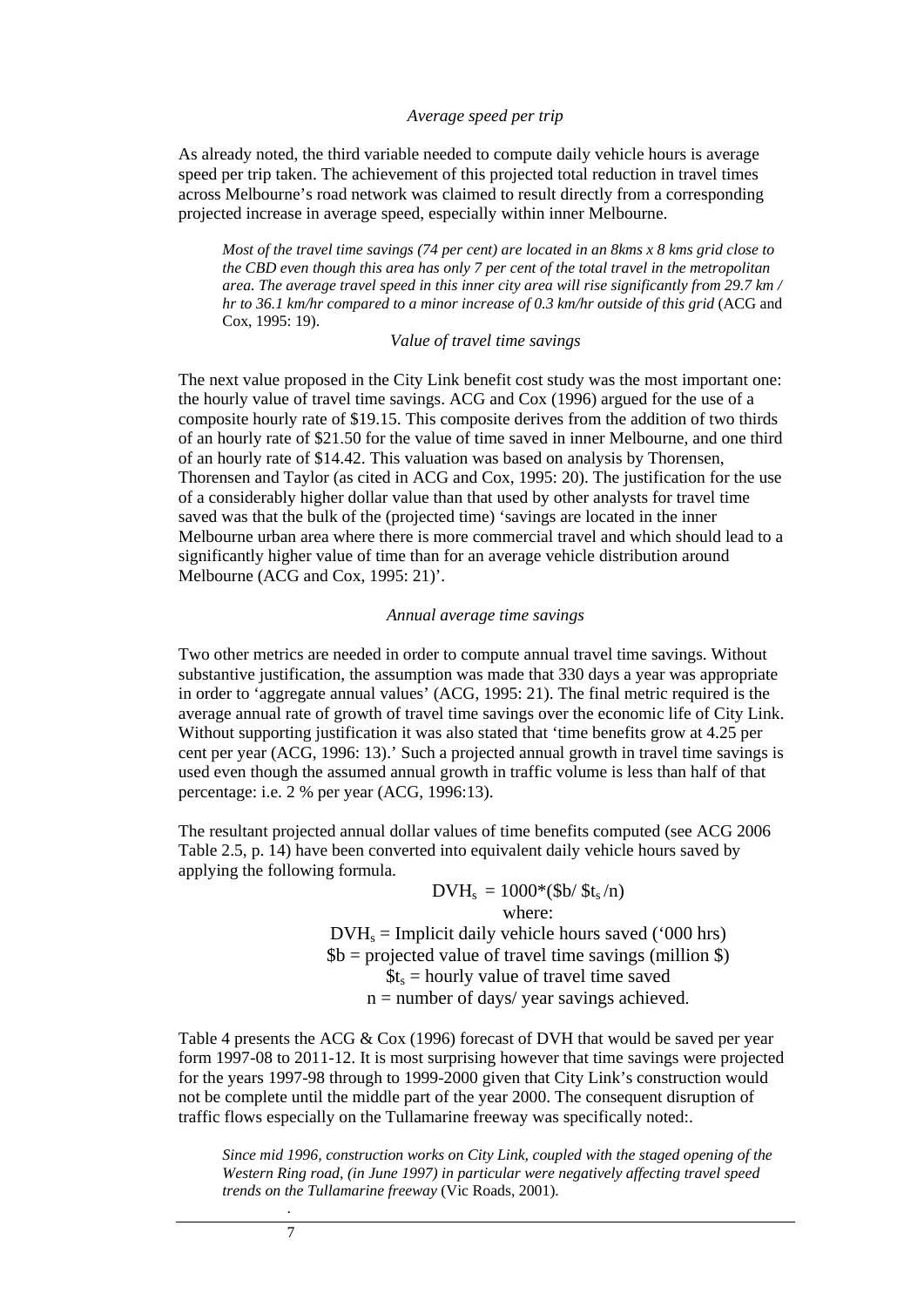# **Comparison and analysis of projected performance against actual performance**

Table 5 presents the main projections that underpinned the quantification of the value of the annual travel time savings presented in table 4, and a comparison with publicised actual results over the years 1994-5 to 2006-7.

As shown in table 5 there was a negative variance of 2.3 kms / hour (or 6.4%) between the projected and the actual average travel speeds on all roads in inner Melbourne in 2001. Analysing traffic patterns on a whole of day basis in major metropolitan centres like Melbourne however obscures the quite variable nature of road usage by hours across a typical weekday. Figure 2 shows clearly this time-of-day road use variability. It highlights the clearly bi-modal nature of 'traffic distribution' in Melbourne for both freeways and for arterial roads. On Melbourne's freeways morning traffic volumes spike sharply from around 5 am to about 7.30 am. After that, traffic volumes drop until around 11 am and then rise gradually until about 2.30 pm. The afternoon peak commences around 3.30 pm and ends around 6.30 pm. As noted in Figure 2, traffic volumes per fifteen minute intervals fall very sharply after that. The other notable feature depicted in Figure 2 is that the morning peak for freeways both starts and finishes earlier than that for arterial roads.

| Propositions                           | Actual    |               |              |
|----------------------------------------|-----------|---------------|--------------|
| Variable                               | Year      | Specific      | Actual value |
|                                        |           | value         | reported     |
|                                        |           | projected     |              |
| 1. Average travel speed inner          | 2001      | 36.1          | 33.8         |
| Melbourne; all roads whole of          |           |               |              |
| day $(km/hr)^1$                        |           |               |              |
| 2. Average travel speed across         | 2001      | 44.3          | 42.6         |
| urban road network $(km/hr)^2$         |           |               | $(2000-01)$  |
| 3. Total daily vehicle hours of        | 2001      | 1929.8        | 1991.8       |
| travel urban road network (000         |           |               | $(1999-00)$  |
| $hrs$ ) <sup>3</sup>                   |           |               | 2087.2       |
|                                        |           |               | $(2000-01)$  |
| 4. Total daily vehicle hours of        | 2011      | 2097.0        | 2157.2       |
| travel urban road network (000         |           |               | $(2006-7)$   |
| hrs) $4$                               |           |               |              |
| 5. Melbourne's freeways total          | 2011      | 331.0         | 244.7        |
| daily vehicle hours $(000s)^4$         |           |               | $(2006-07)$  |
| 6. Melbourne's arterial roads          | 2011      | 1766.0        | 1866.8       |
| total daily vehicle hours $(000s)^4$   |           |               | $(2006-07)$  |
| 7. Freeway travel's share of           | 2001      | 17.3%<br>(i)  | 21.9%        |
| total vehicle kms of across            |           | 20.3%<br>(ii) |              |
| urban network <sup>4</sup>             |           |               |              |
| 8. Total cumulative change in          | 1997-8 to | $-162$        | 328.7        |
| daily vehicle hours (DVH) <sup>5</sup> | 2006-07   |               |              |

Table 5: Basic propositions underpinning projected City Link travel time savings

Sources:

- 1. ACG and Cox, 1995, p. 19. 2. VicRoads as cited in ACG and Cox, 1995, p. 19. Note 44.3 is simple average of 43.8 km projected by Veitch Lister and 42.8 kms projected by VicRoads.
- 3. VicRoads as cited in ACG and Cox, 1995, p. 19. Note 1927.6 is simple average of 1959.4 projected by Veitch Lister and 1930.2 projected by VicRoads
- 4. Veitch Lister as cited in ACG and Cox, 1996, p. 11. 17.3% projected by Veitch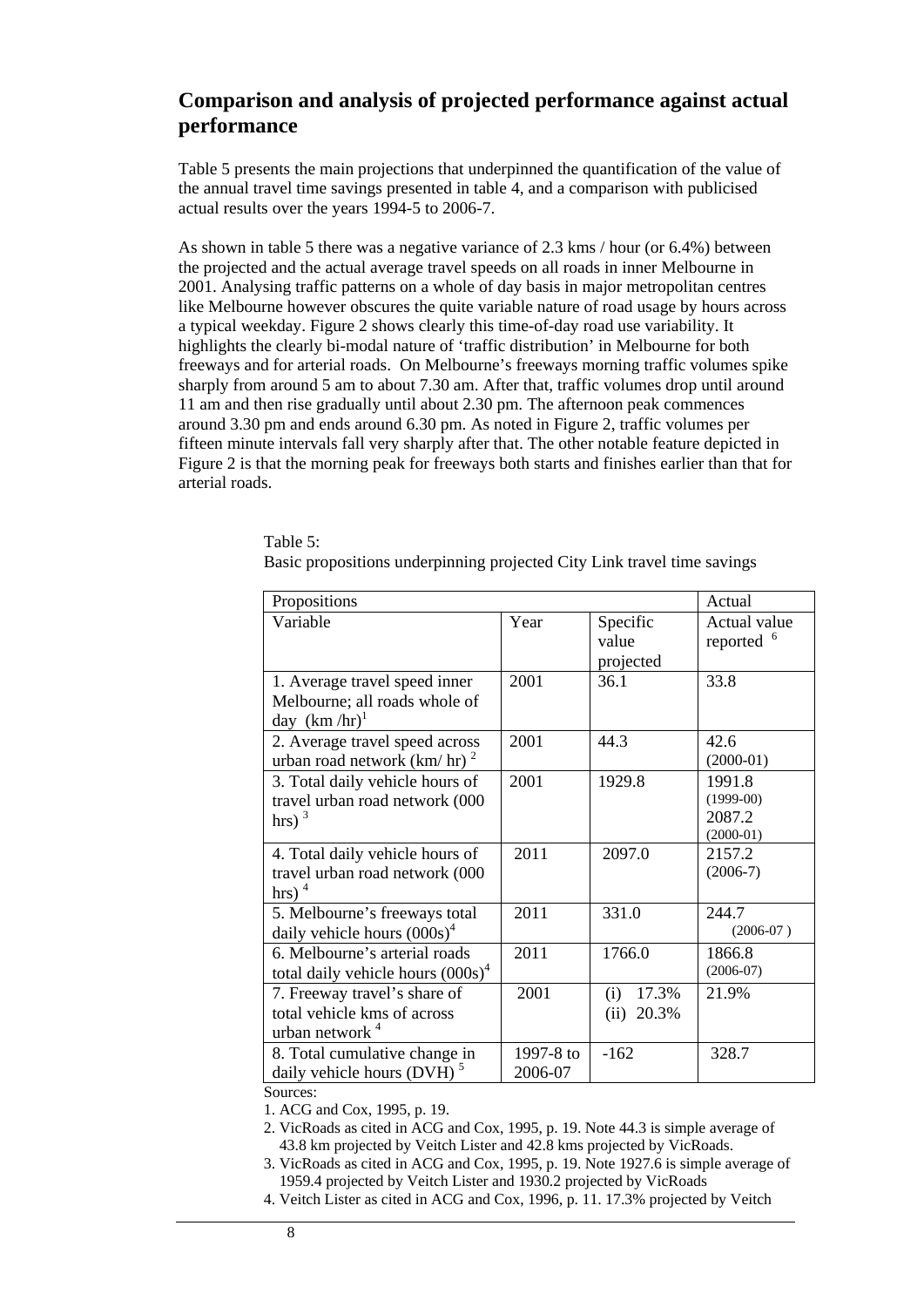Lister; 20.3% projected by VicRoads.

5. ACG and Cox (1996)

6. All actual results obtained from VicRoads (2009) Annual Traffic System Performance Monitoring; longitudinal data from 1994/5 to 2006/7 provided to author by Vic Roads April 2009.



Figure 2: Variability of road usage over a 24 hour cycle: Typical week day (Source: VicRoads (2008): Traffic System Performance Monitoring 2006- 07, p. 12)

The average speeds for the freeways during both the morning and the evening peaks in the inner Melbourne region over the year 1994-95 to 2006-07 have increased: from 46.8 km /hr to 58. 8 km/ hour for the morning peak and from 67.8 km/ hour to 73.5 km/ hour for the afternoon peak (Vic Roads, 2009). However, for the period 2001-02 to 2006-07, the average freeway speed per hour in the inner Melbourne region has dropped markedly, both in the morning peak (from 67. 4 km/ hr to 58.8 km/ hr) and in the evening peak (from 80.2 km/ hr to 73.5 km /hr). Given the fact that City Link was fully operational in the second half of 2000-01, and the very substantial economic investment that it represents, one must be concerned about this quite substantial drop in average speed per hour on the busiest usage periods of the day. The average speeds on Melbourne's freeways for the entire urban network overall have also dropped in the years following City Link's full opening. Figure 3 illustrates this drop in comparison to a steady increase in total vehicle kilometres travelled per year across Melbourne's urban road network.

One possible explanation for this overall reduction in average speed on Melbourne's freeways is that the morning peak period is now 30 minutes longer than in 2001/02 and the afternoon peak is up to 30 minutes longer (Vic Roads, 2007). Another plausible explanation is that freeway travel in the evenings as a proportion of the whole day is lower than for arterial roads (Vic Roads 2006)'. In other words the bulk of the increased total freeway VKT noted in Figure 3 is occurring at times when the freeway's capacity to absorb extra traffic (whilst allowing vehicles to maintain higher average speeds) is at its lowest.

The average speeds on Melbourne's inner arterial roads during both the morning and the afternoon peak periods have also fallen over the period 1994-5 to 2006-7. For instance the average speed in the morning peak on inner Melbourne's divided arterials fell from 34.3 km /hour in 1994-5 to 29.5 km/ hour in 2006-07 (Vic Roads, 2009). The same trend applies in the evening peak that has experienced a fall in average speed per hour from 34.9 kms to 30.9 kms over the same period. Admittedly the year by year pattern is volatile with some years seeing an increase (1996-7 and 2002-03 the most notable). A similar reduction in average speeds in both the morning and evening peaks is observable for inner Melbourne's undivided arterial roads.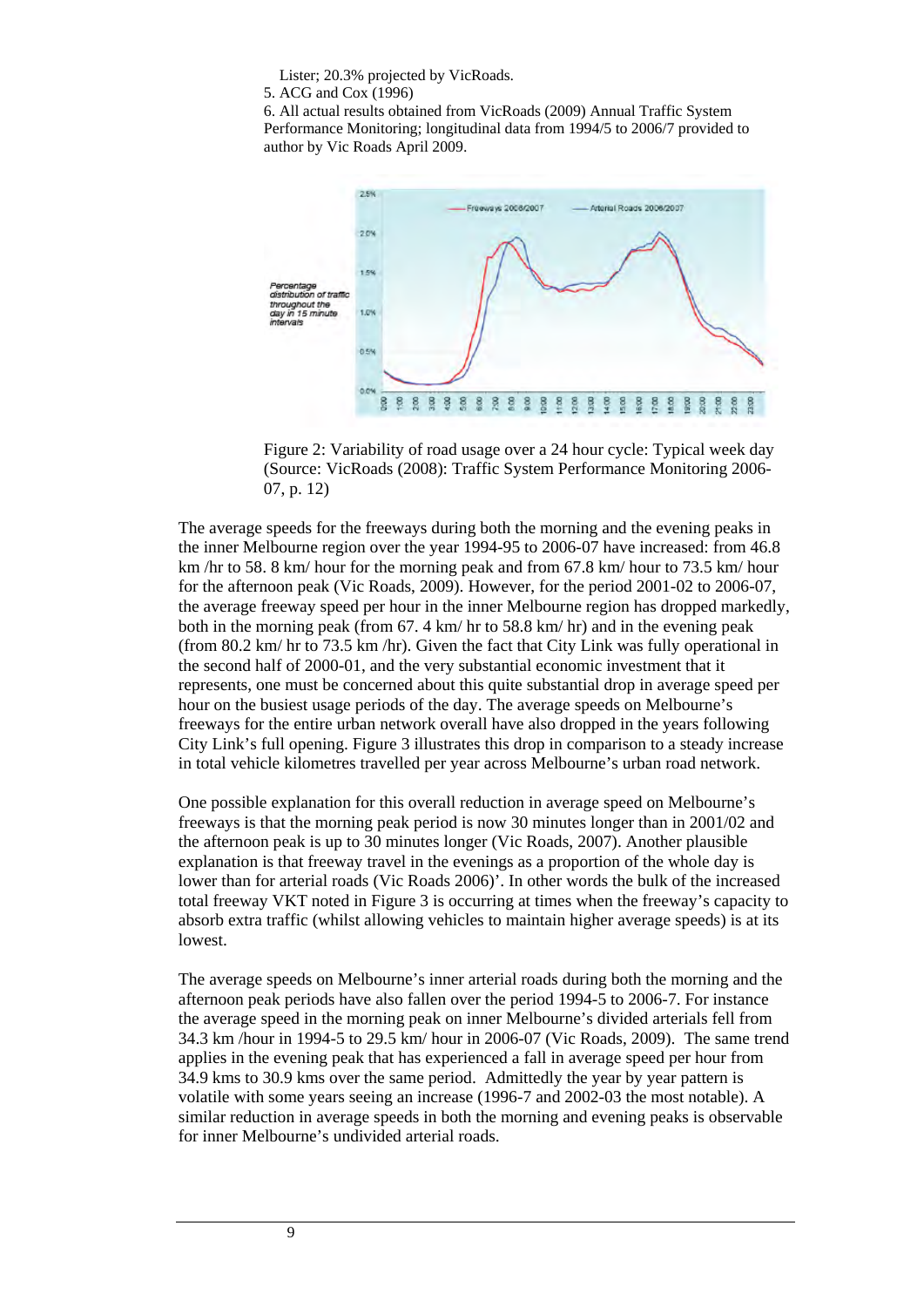

Figure 3: Whole of day average speed / kilometre on Melbourne's freeways compared to total kilometres travelled on freeways

In summary, average travel speeds in inner Melbourne post the opening of City Link have reduced in both the morning and evening peaks. Even more concerning is the fact that average speeds across the whole day for both freeways and all types of arterial roads in the inner Melbourne region have all similarly dropped over the years 2001-02 to 2006- 07. Figure 4 represents the simple average speed per kilometre for inner urban arterial roads over the tears 1994-5 to 2006-7 plotted against total VKT on these roads.



Figure 4: Melbourne's inner arterials: Total VKT and simple average speed all day

The second variable specified in Table 5 is the average travel speeds for the whole of day across the whole urban network. In 2001, the prediction was for an average speed of 44.3 kms/ hour. The actual average speed for the year 2000-01 was 42.6 kms/ hour. Over the years 1994-95 to 2006-07 this average speed per hour across whole of day for the urban road network has dropped by one kilometre per hour. Over the years 2001-02 to 2006-07 it has fallen by 0.6 kilometres per hour from 41.4 in 2001-2 to 40.8 in 2006-7.

The claim that traffic will flow more freely after City Link was completed has been tested by examining the reported changes in traffic time variability across the urban road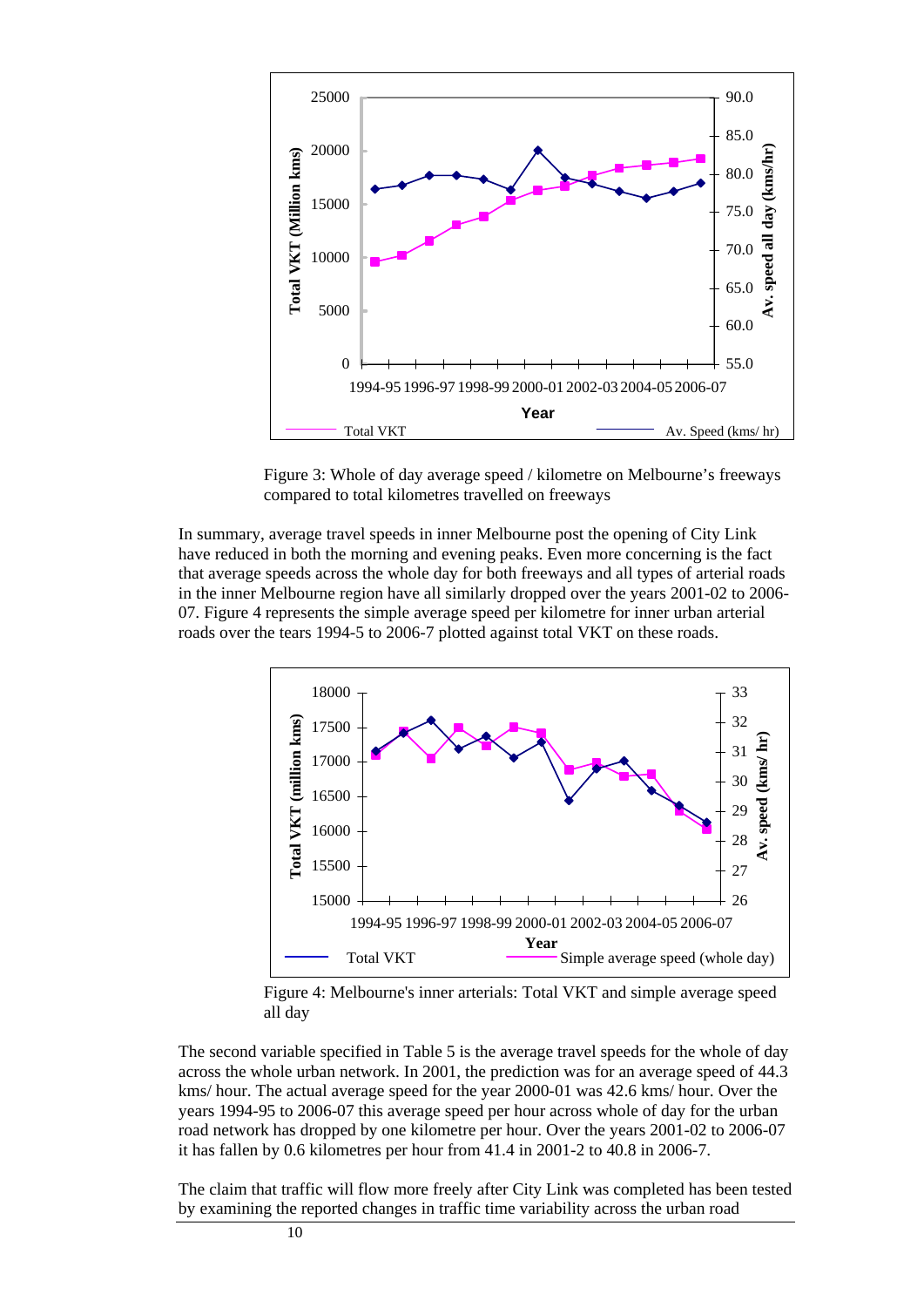network. Figure 5 presents the reported data for the years 1996-97 to 2006-07 for the urban road network monitored by Vic Roads. Based on these data the projected increase in flow of traffic does not appear to have been achieved.



Figure 5: Trend in variability of travel time by time period 1996-7 to 2006- 7

(Source: Vic Roads Traffic System Performance Monitoring reports: Series 1: AM peak; Series 2: PM peak Series 3: off peak Series 4: all day.)

Another piece of evidence disputing the claim that City Link would result in freer flowing traffic is presented as table 6. It indicates that congestion (as measured by traffic delay in minutes per kilometre travelled) has not decreased over the nine years to 2005- 06. VicRoads (2008) itself notes that 'the the aim is for the rate of increase in traffic delay to be less than the rate of increase in road travel.(…) On average over the past five years this aim has not been met, with delay growing at a higher rate than road travel (VicRoads, 2007—08 p. 43)'.

| Year    | Vehicle<br>kilometres<br>travelled | Traffic delay in<br>minutes per km<br>travelled1 |
|---------|------------------------------------|--------------------------------------------------|
| 1997-98 | 78,318                             | 0.53                                             |
| 1998-99 | 80,785                             | 0.50                                             |
| 1999-00 | 82.803                             | 0.50                                             |
| 2000-01 | 85.030                             | 0.51                                             |
| 2001-02 | 86.412                             | 0.55                                             |
| 2002-03 | 86.460                             | 0.53                                             |
| 2003-04 | 88.301                             | 0.52                                             |
| 2004-05 | 88.688                             | 0.57                                             |
| 2005-06 | 88.041                             | 0.53                                             |

Table 6: Traffic Levels and Congestion (At urban monitored locations, all times)

Source: VicRoads, *Annual Report 2006-06*, page 57.

Given the observed negative disparity between projected and actual speed in both the inner Melbourne area, and in the urban road network overall, urban network travel time savings would be possible only if the actual percentage traffic volume using Melbourne's inner roads fell during the relevant time period and at the same time the average speed on Melbourne's outer roads increased. As just noted, the average speeds have not increased. Between 1994-5 and 2006-07, the percentage of total vehicle kilometres travelled (VKT) in the urban Melbourne road network represented by inner Melbourne traffic has actually fallen from 27.5% (1994-95) down to 23.9% (2006-07). This decline has been a gradual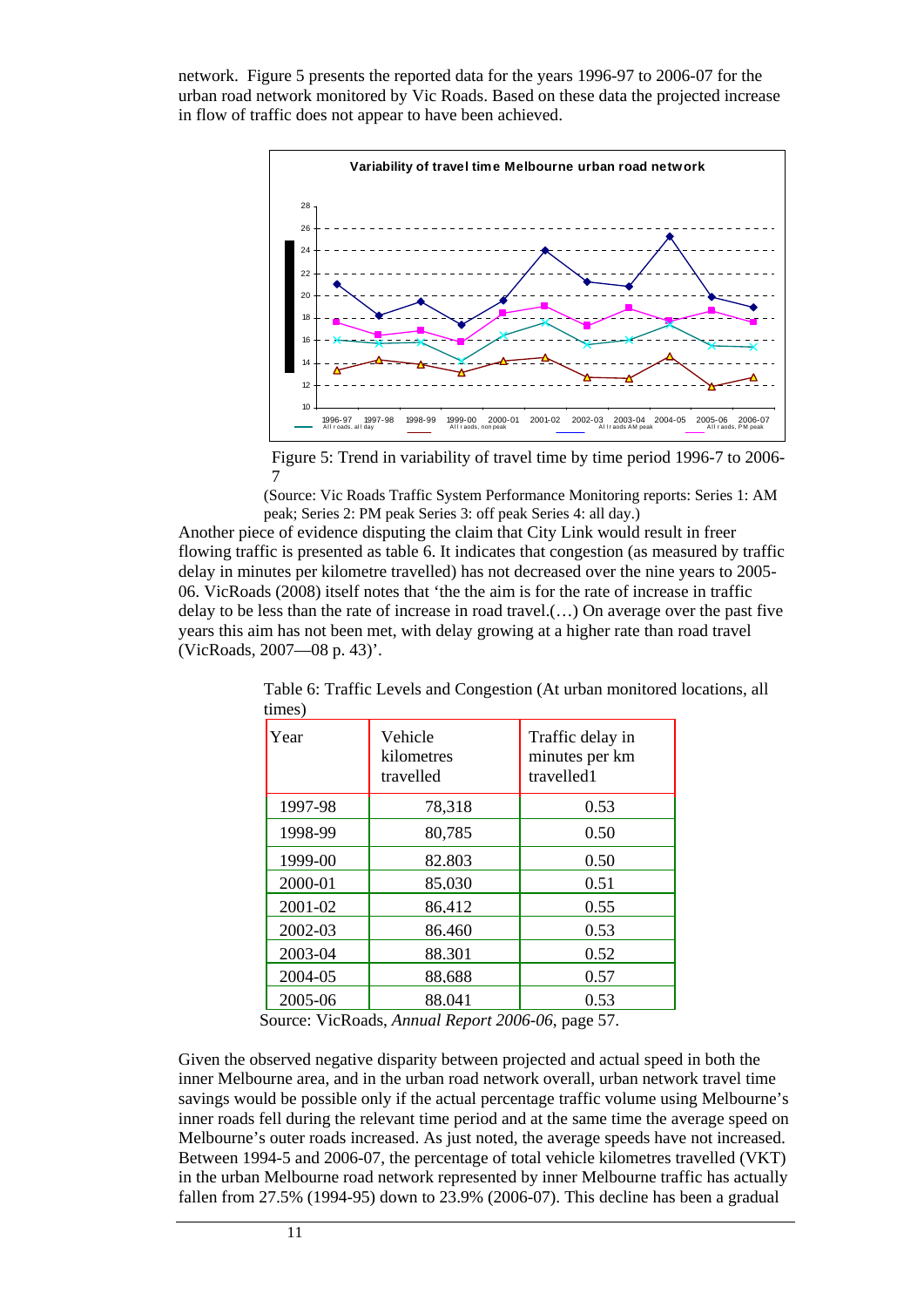and relatively steady one. Moreover the simple average speed achieved on Melbourne's outer urban roads for the whole day has actually declined from around 44.1kms/hr in 1995 to 40.8 kms /hour in 2006-7, as illustrated in figure 6.



Figure 6: Melbourne's outer arterials: Total VKT and simple average speed all day

The third to seventh variables specified in table 5 all involve total daily vehicle hours travelled. Table 7 presents actual data for the period 1994- 95 to 2006-07. This table shows that the projected total DVH with City Link in year 2001 of 2,097,000 hours (see Table 5) was actually exceeded in the year 2004-05 and was above the City Link forecast level in both 2005-06 and 2006-07.

The projected volume of freeway traffic of 331,000 DVH (table 2) by 2011 looks unlikely based on the reduced speed of freeway traffic volumes since 2003-04 and a total freeway volume of 244700 DVH in 2006-07 (Table 7). Despite this, the growing popularity of Melbourne's freeways is clearly evident. Indeed the actual share of total kilometres travelled within Melbourne's' urban road network in 2006-7 accounted for by freeways has exceeded the projections by Veitch Lister and by Vic Roads (see table 5).

The last comparison presented in Table 5 is between the projected amount of travel time saved — as measured by reduced daily vehicle hours — through the introduction of additional freeway capacity in Melbourne and the actual annual increment to daily vehicle hours recorded and reported by Vic Roads. Table 8 and Figure 6 address this comparison

Table 7: Actual Daily vehicle hours (dvh) Melbourne urban road network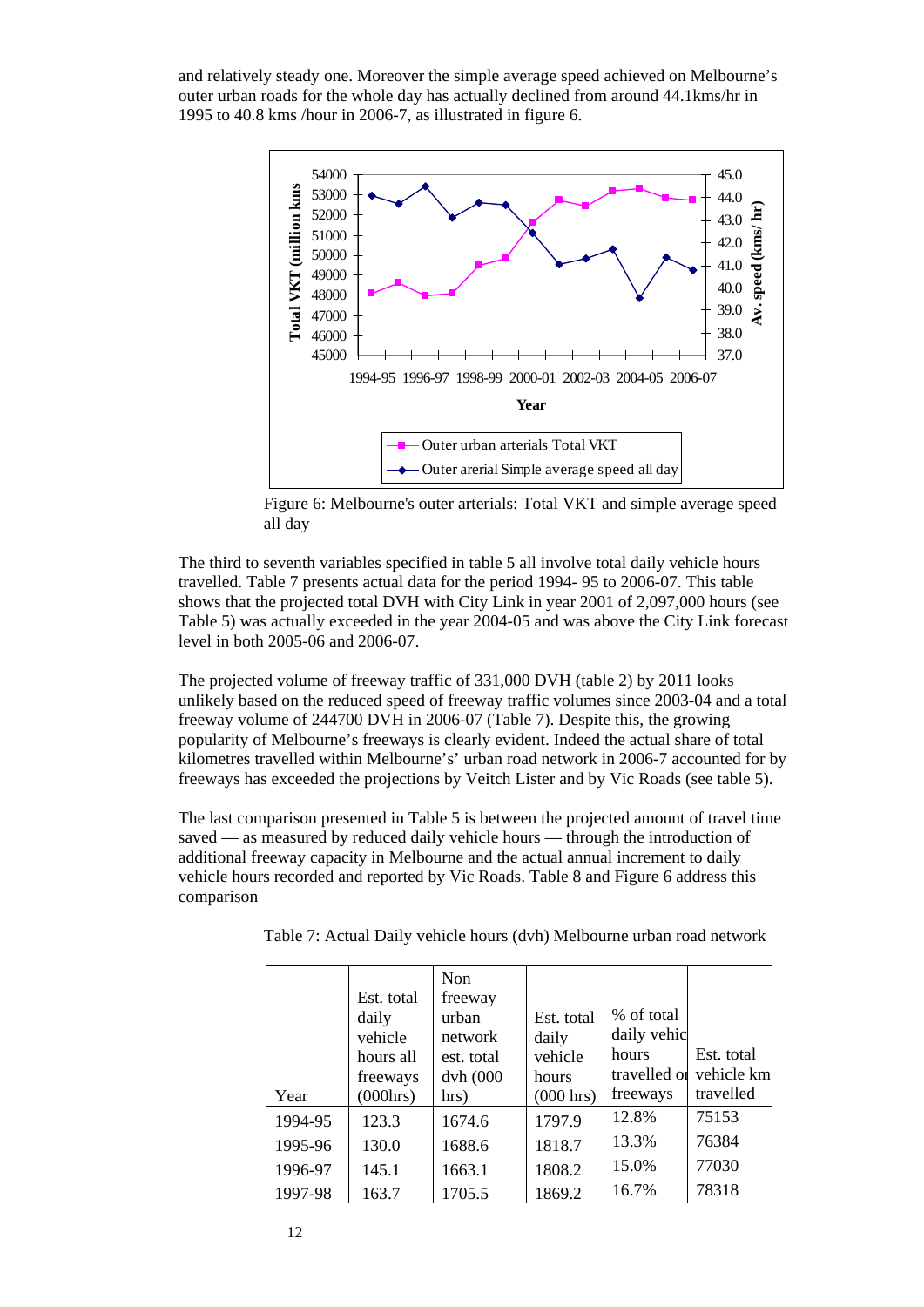| 1998-99 | 174.4 | 1700.0 | 1874.4 | 17.1%  | 80785 |
|---------|-------|--------|--------|--------|-------|
| 1999-00 | 197.3 | 1729.7 | 1927.0 | 18.55% | 82862 |
| 2000-01 | 196.5 | 1795.3 | 1991.8 | 19.24% | 84850 |
| 2001-02 | 210.2 | 1877.1 | 2087.2 | 19.3%  | 86412 |
| 2002-03 | 227.1 | 1842.3 | 2069.4 | 20.4%  | 86913 |
| 2003-04 | 236.9 | 1848.2 | 2085.1 | 20.8%  | 88408 |
| 2004-05 | 243.2 | 1923.0 | 2166.2 | 21.1%  | 88598 |
| 2005-06 | 243.5 | 1893.4 | 2136.9 | 21.5%  | 88041 |
| 2006-07 | 244.7 | 1912.5 | 2157.2 | 21.9%  | 88015 |

Source: 1994-95 to 2006-07 data supplied by VicRoads electronically on 8 April 2009.

The lack of travel time savings that were projected and used to justify the economic benefits that would result from both City Link and more recently East Link is clearly evident in both table 8 and in figure 7.

Table 8:

Comparison of actual and projected changes in Daily vehicle hours Melbourne urban road network 1997-8 to 2006-07

| Year      | Est. total<br>DVH Urban<br>Melbourne<br>network (000<br>hrs) | Annual<br>change in<br>total DVH<br>(000) | Imputed<br>project case<br>DVH-base<br>case DVH<br>(000 hours) | Annual<br>change<br><b>Actual DVH</b><br>- Base case<br>change DVH |
|-----------|--------------------------------------------------------------|-------------------------------------------|----------------------------------------------------------------|--------------------------------------------------------------------|
| 1996-97   | 1808.2                                                       |                                           |                                                                |                                                                    |
| 1997-98   | 1869.2                                                       | 61.0                                      | $-1.9$                                                         | 62.9                                                               |
| 1998-99   | 1874.4                                                       | 5.2                                       | $-1.9$                                                         | 7.1                                                                |
| 1999-2000 | 1927.0                                                       | 52.6                                      | $-9.4$                                                         | 62.0                                                               |
| 2000-01   | 1991.8                                                       | 64.8                                      | $-18.7$                                                        | 83.5                                                               |
| 2001-02   | 2087.2                                                       | 95.4                                      | $-19.5$                                                        | 114.9                                                              |
| 2002-03   | 2069.4                                                       | $-17.8$                                   | $-20.3$                                                        | 2.5                                                                |
| 2003-04   | 2085.1                                                       | 15.7                                      | $-21.2$                                                        | 36.9                                                               |
| 2004-05   | 2166.2                                                       | 81.1                                      | $-22.1$                                                        | 103.2                                                              |
| 2005-06   | 2136.9                                                       | $-29.3$                                   | $-23.0$                                                        | $-6.3$                                                             |
| 2006-07   | 2157.2                                                       | 20.3                                      | $-24.0$                                                        | 44.3                                                               |
| Total     |                                                              | 349.0                                     | $-162.0$                                                       | 511                                                                |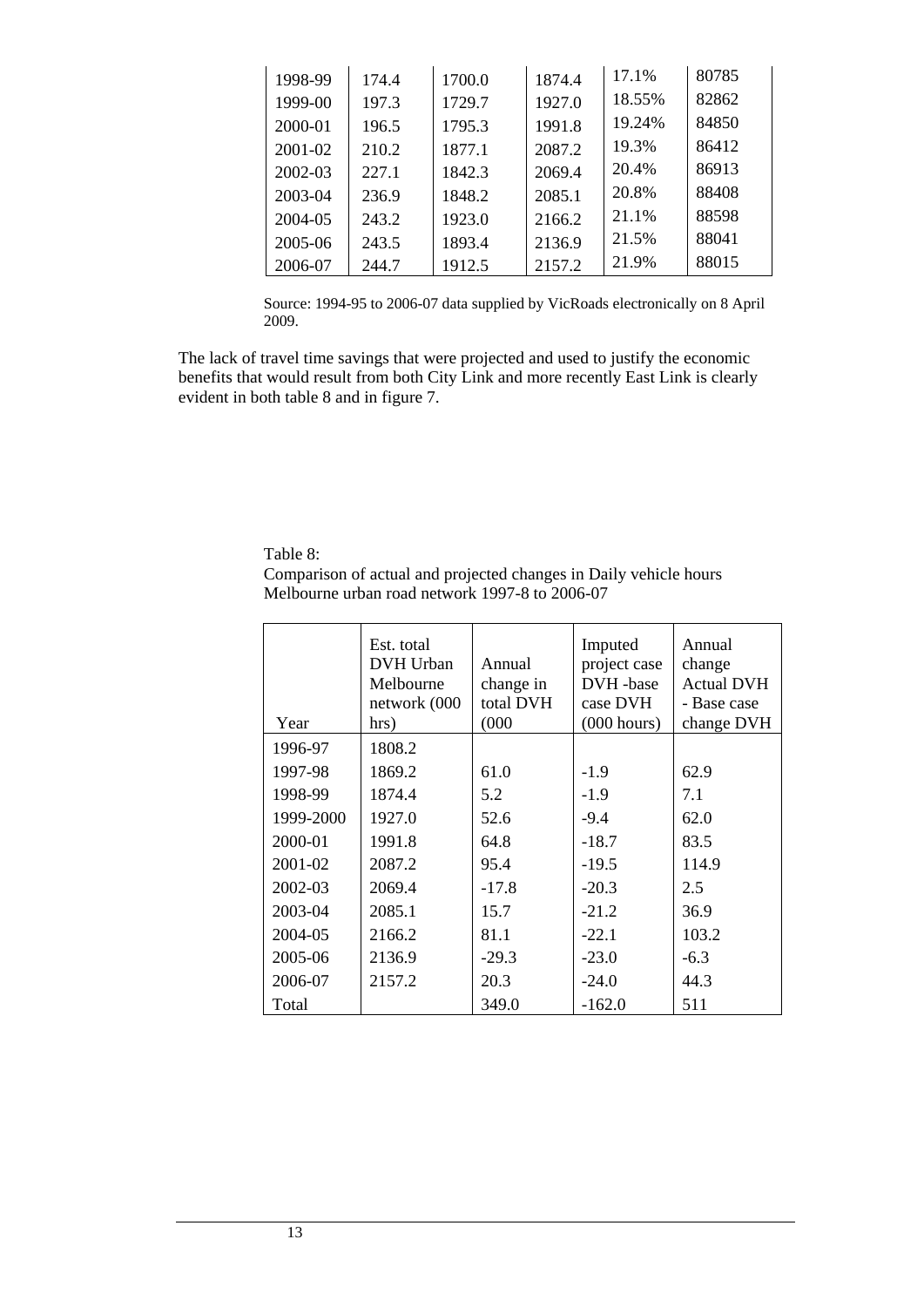

Figure 7 Melbourne urban road network: projected and actual travel time savings: 1997-8 to 2006-7

The Net present Value (in 1993 dollars) of time savings projected for City Link over thirty six years was \$1.4851 billion (ACG and Cox, 1996). Of this total amount, \$528.1 million were projected to be saved during the years 1997-8 to 2006-07. With the same discount rate of 8% the NPV of the extra travel time in daily vehicle hour equivalents over the years 1997-98 to 2006-07 shown in table 8 is -\$349.4 million (in 1993 dollars). Given this net cost (dissaving) to the Victorian community, computations reveal that in order for the total projected travel time savings NPV of \$1.485 billion to be achieved, the NPV of travel time savings on Melbourne's' urban road network from 2007-08 to 2030- 31 inclusive would have to amount to \$1.834.4 billion., as opposed to the projected NPV of \$957.1 million.

Given the actual shortfall in travel time savings already noted future travel time savings would have to increase in value by more than 64% per year faster than they were forecast to grow post 2011 by ACG and Cox (1996). As noted earlier, time savings were forecast by ACG and Cox (1996) to grow by 4.5 per year. They would need to grow year-on-year consistently at almost double this rate for the total NPV of time savings to be achieved. Based on the above analysis of actual urban network performance such an outcome seems highly unlikely, at least in the absence of an extremely benevolent *deus ex machina.*

## **Conclusions**

Several conclusions can be drawn from this empirical analysis: (i) the actual volume of traffic on Melbourne's urban road network in the years 2000-1 to 2006-7 , measured on both total vehicle kilometres and daily vehicle hours, exceeds the volume forecast in the early nineteen nineties; (ii) the rate of growth in daily total vehicle kilometres travelled slowed to 0.6% per year during the years 2001-02 to 2006-07, compared to 2.1% per year from 1994-5 to 200-01;

(iii) whole of day average travel speeds per hour have increased on Melbourne's inner freeways; however, the average whole of day speed on Melbourne's freeways overall has stayed at around the same level (78+ kms /hour) apart from 2000-01 (83.5 kms/ hour) and 2001-02 (79.5 kms' hour). However, over the years 2001—02 to 2006-07, the average kilometre per hour speed on Melbourne's inner freeways in the morning peak has dropped from 67.4 kms/ hr to 58.8 kms/ hr; in the afternoon period the fall has been from 80.2 kms/ hr to 73.5 kms /hr.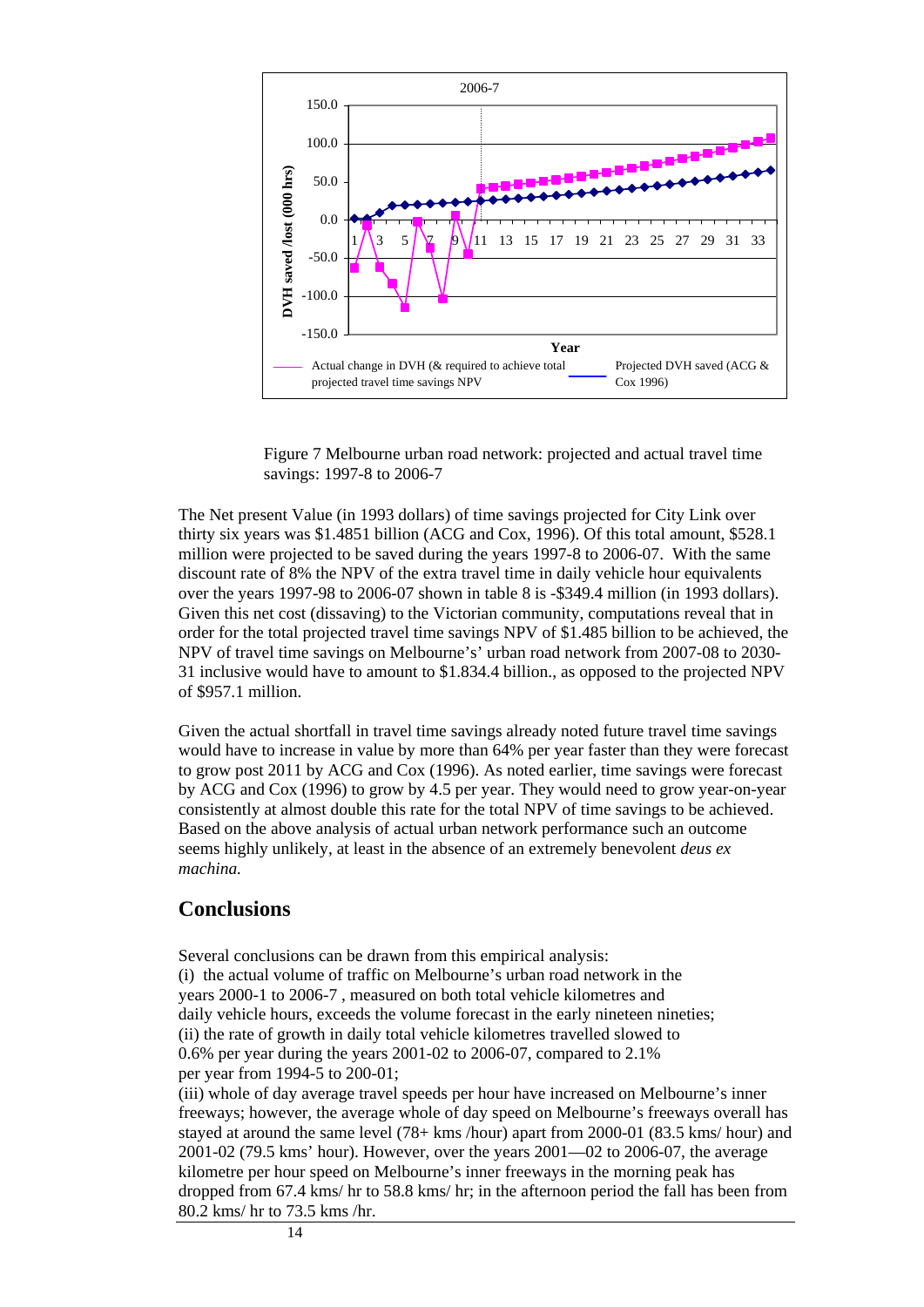(iv) the whole of day average speed per hour across the monitored urban road network in 2006-7 was 1 kilometre per hour slower than in 1994-5;

(v) reductions in daily vehicle hours travelled on Melbourne's arterial road network have occurred; but the corresponding increase in average speed per hour has not: for instance, the average whole of day speed on inner divided arterials has dropped from 39.8 kms/ hour in 2000-1 to 34 kms/ hour in 2006-7; and for outer area undivided arterials it has dropped from 41.4 kms/ hour in 200-1 to 39.5 kms/hr in 2006-7.

(vi) the average speed in kilometres per hour in both the morning and evening peak periods for the whole monitored urban network in the most recent year for which data are available — the year ended June 30 2007 — is the lowest it has been since 1994-95.

In sum, these results suggest that the core of travel times savings benefits, which is an increase in average travel speeds, has not eventuated in Melbourne's urban road network during the years under review. Indeed, based on the evidence presented and analysed in this paper, one could be led to the conclusion that investments in Melbourne's urban road network have resulted in more time being used by Melbourne's motorists rather than less time. On the basis of the assumptions conventionally used to justify road building , major road infrastructure initiatives have resulted in net economic disbenefits.

We may acknowledge that people derive benefit from freeways, as Metz (2008) points out, in opening up new opportunities for interaction further afield. He writes, 'My argument is that the benefits of new transport infrastructure are taken by travelers in the form of greater access, not time saving' (Metz, 2008 p.31). But, as he continues, 'The transport economists have led us badly astray'. A more dispersed, car dependent city benefits some, but also has serious costs in terms of greenhouse emissions and oil dependence.

This conclusion is most concerning, given the very substantial amounts of public funds that have been directed at Melbourne's urban road network over the last several decades, coupled with the dominance of claimed travel time savings in the economic cost-benefit justifications that have preceded the approval of such very large scale additions to Melbourne's freeway stock. They are even more troubling when one acknowledges the comparatively higher length of freeway per capita that Melbourne enjoyed over numerous comparable cities both in Australia and overseas (Kenworthy and Newman 2002) , even before East Link and the other planned expansions to our freeways came or will come on stream.

This analysis clearly raises very real doubts about the validity of using the projected value of travel time savings as the basis for estimating the social economic benefits of building new road projects, at least within established and complex urban road networks. Even if this validity were accepted, there is a very strong need for far more rigorous and empirically based methods to be used when projecting the quantum of travel time most likely to result from the road project being evaluated at the time.

In closing, perhaps the German word *schlimmbesserung —* meaning an improvement that makes things worse — is an apt descriptor for the massive program of new road construction that has marked Melbourne's 'solution' to its transport challenges over the last several decades.

### **References**

Anon (2008): 'Melbourne freeways upgrade to cost \$1.4 billion", *Drive* Fairfax Digital, May 1. http://www.drive.com.au/Editorial/ArticleDetail.aspx?ArticleID=52057&vf=26 accessed 28 April 2009

Davidson, K. (2008) 'Wrong turn - freeway funds a waste', *The Age*, May 8. [http://business.theage.com.au/business/wrong-turn--freeway-funds-a-waste-20080504-2avj.html](http://business.theage.com.au/business/wrong-turn--freeway-funds-a-waste-20080504-2avj.html%20accessed%2029/04/09)  [accessed 29/04/09](http://business.theage.com.au/business/wrong-turn--freeway-funds-a-waste-20080504-2avj.html%20accessed%2029/04/09).

Department of Infrastructure (2006) *Annual Report 2005-06*, Melbourne, Victorian Government. Department of Transport Annual Report 2007-08, Melbourne, Victorian Government 29 October 2008.